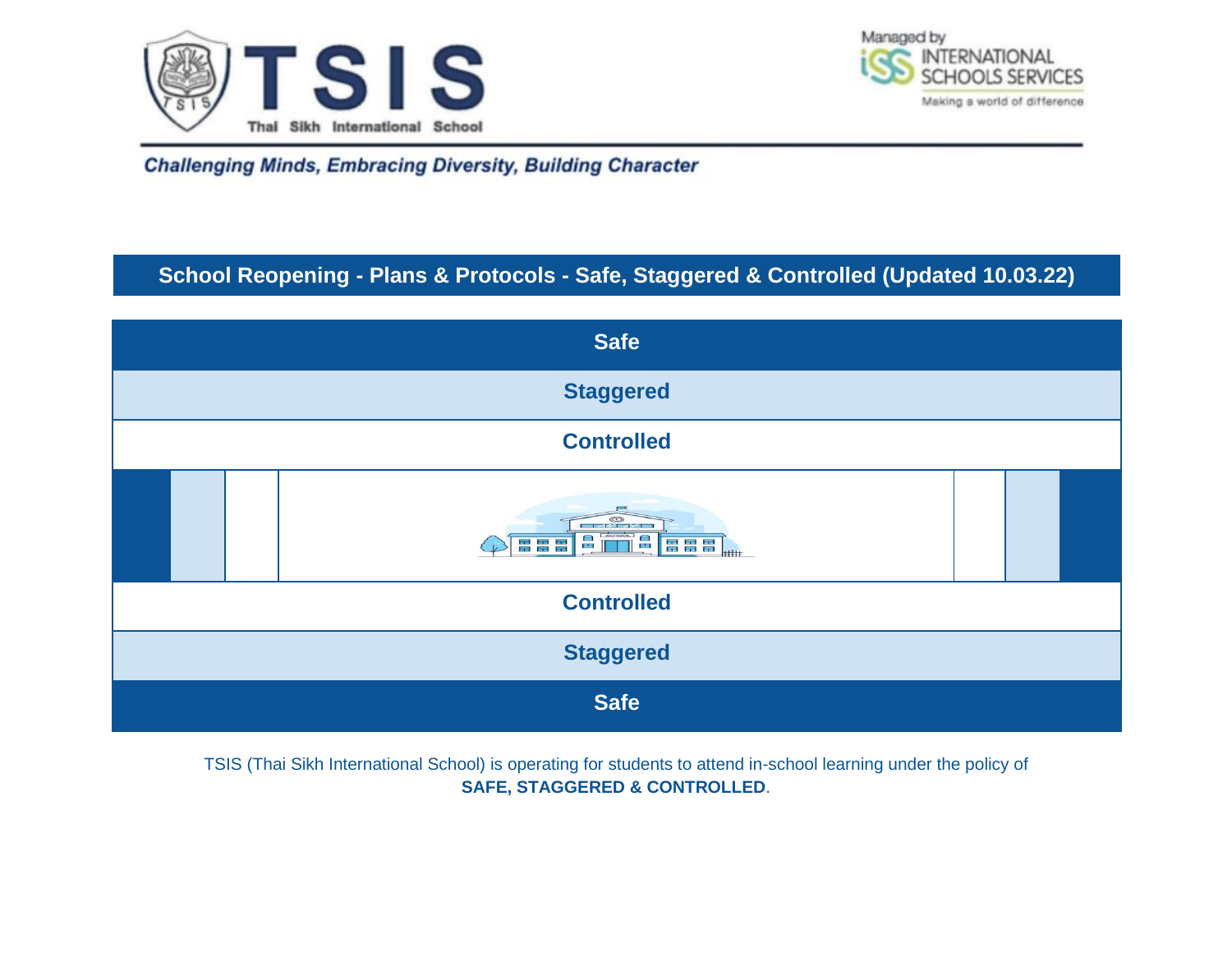



| <b>TSIS International School Reopening</b>                                                                                             |                                                                                                                                                                                   |                                                                                                                                             |
|----------------------------------------------------------------------------------------------------------------------------------------|-----------------------------------------------------------------------------------------------------------------------------------------------------------------------------------|---------------------------------------------------------------------------------------------------------------------------------------------|
| <b>Screening</b>                                                                                                                       | Quarantine                                                                                                                                                                        | <b>Safe School Zone</b>                                                                                                                     |
| <b>Home Screening</b><br><b>Temperature Checks</b><br>$\bullet$<br><b>ATK Tests</b><br><b>ATK Test Results Sent to School</b>          | <b>Isolation Zone</b><br><b>No ATK Test Result</b><br><b>Positive ATK Test Result</b><br><b>Close Contact Case</b><br>Covid-19 Symptom Check and<br>$\bullet$<br><b>Isolation</b> | <b>Safe School Zone</b><br><b>Issued with Safe School Zone Day</b><br>$\bullet$<br><b>Pass</b><br>1 a '<br>n e<br><b>HEFI</b><br><b>BBB</b> |
| <b>School Screening</b><br><b>Temperature Checks</b><br>$\bullet$<br><b>Nurse Check</b><br>$\bullet$<br><b>ATK Test Results Checks</b> |                                                                                                                                                                                   |                                                                                                                                             |
|                                                                                                                                        |                                                                                                                                                                                   |                                                                                                                                             |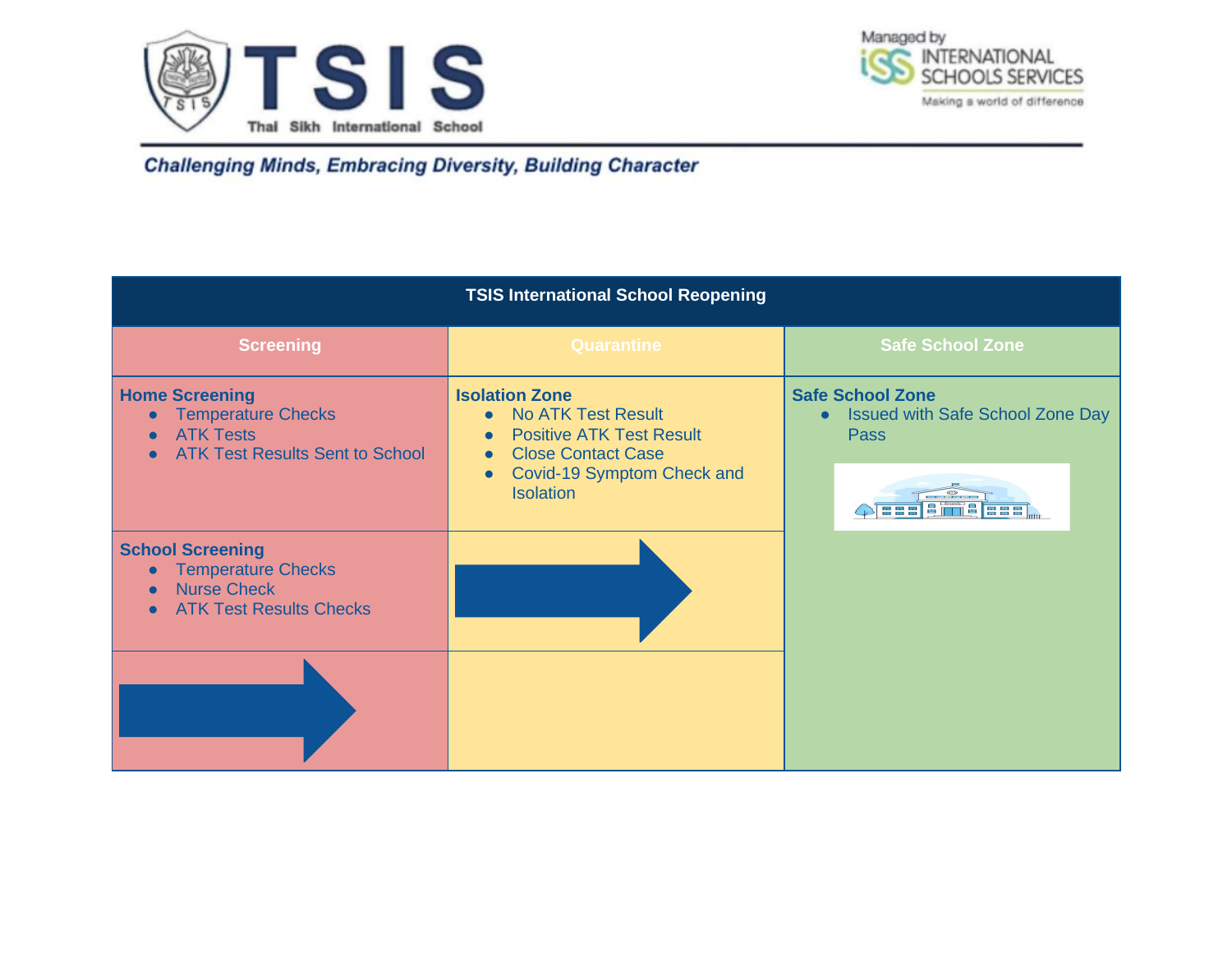



|                                                        | <b>SAFE - Prior to Entering the School</b>                                                                                                                                                                                                                                                                                                                                                                                                                                                                                                                                                                                                      |
|--------------------------------------------------------|-------------------------------------------------------------------------------------------------------------------------------------------------------------------------------------------------------------------------------------------------------------------------------------------------------------------------------------------------------------------------------------------------------------------------------------------------------------------------------------------------------------------------------------------------------------------------------------------------------------------------------------------------|
| <b>Vaccinated Staff</b>                                | 98% of staff are fully vaccinated. The school keeps an up to date set of records regarding the dates and<br>$\bullet$<br>manufacturer of staff vaccines.                                                                                                                                                                                                                                                                                                                                                                                                                                                                                        |
| Home Antigen<br><b>Testing of Staff</b>                | TSIS will provide Home Antigen testing on the basis deemed necessary by the MOPH district office closest<br>$\bullet$<br>to the schools. For Junior School, this is twice a week and for Senior School this is once a week. Any<br>member of staff who provides a positive response will not be allowed to enter the school campus and will<br>be instructed to take a PCR test and report the result of this to the school.<br>Staff will be requested to upload an image of every ATK test that they take.<br>The school will also randomly analyse the metadata of the uploaded photographs to check for dated<br>$\bullet$<br>authenticity. |
| Home Antigen<br><b>Testing of</b><br><b>Students</b>   | All students must provide proof, certified by their parents, of a negative Home Antigen test before they are<br>$\bullet$<br>allowed to enter the school campus. Students must take a new Home Antigen test on the basis deemed<br>necessary by the MOPH district office closest to the schools. For Junior School, this is twice a week and<br>for Senior School this is once a week. No student will be allowed to enter who has not been tested.<br>Students (families) will be requested to upload an image of every ATK test that they take.                                                                                               |
| <b>Thai Save Thai</b><br>App                           | All staff will be required to complete the Thai Save Thai application or Google Health Declaration version<br>$\bullet$<br>containing the same information on a daily basis.<br>The school is already registered with the Thai Save Thai application.<br>$\bullet$                                                                                                                                                                                                                                                                                                                                                                              |
| <b>Risk</b><br><b>Assessment</b><br>Team               | The school has formed a Risk Assessment Team who will meet when deemed necessary, to assess the<br>$\bullet$<br>current risk, related to covid-19 that applies to the school.<br>The Risk Assessment Team consists of the following school personnel: Headmaster, Junior School<br>$\bullet$<br>Principal, Admissions & Community Relations Manager & School Nurses.                                                                                                                                                                                                                                                                            |
| <b>Health</b><br><b>Declaration of</b><br><b>Staff</b> | All staff of TSIS must complete, before entering the campus, a Health Declaration form which notes the<br>$\bullet$<br>movement of the staff, any symptoms related to Covid-19 and any close contact with a positive Covid-19<br>case. Should the return of this declaration mean the school believes the member of staff is at high risk<br>then they will be denied entry to the school.                                                                                                                                                                                                                                                      |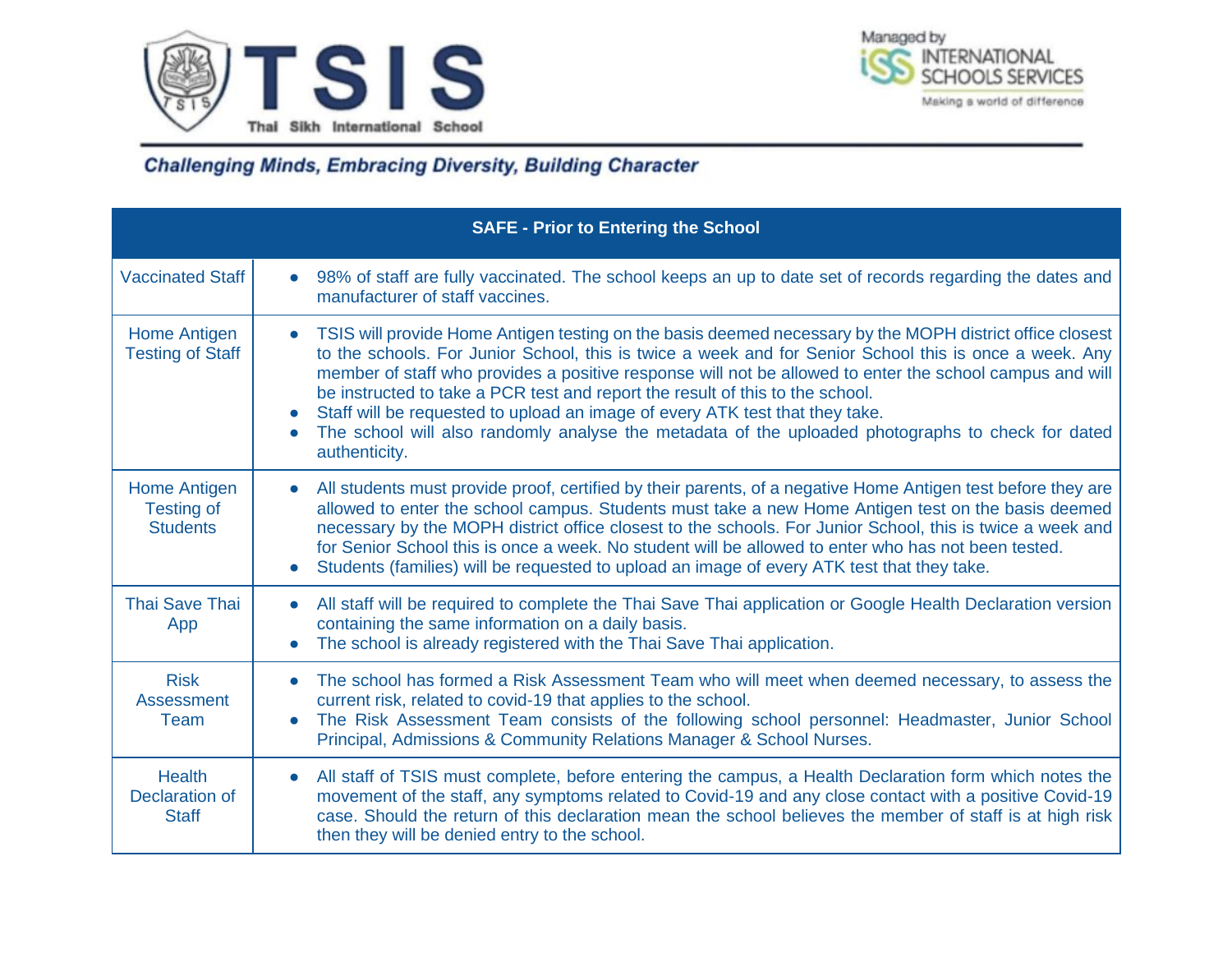



| <b>Health</b><br>Declaration of<br>Student &<br><b>Families</b> | All students and their families of TSIS must complete, before entering the campus, a Health Declaration<br>$\bullet$<br>form which notes the movement of the staff, any symptoms related to Covid-19 and any close contact with<br>a positive Covid-19 case. Should the return of this declaration mean the school believes the student and<br>their family is at high risk then they will be denied entry to the school. |
|-----------------------------------------------------------------|---------------------------------------------------------------------------------------------------------------------------------------------------------------------------------------------------------------------------------------------------------------------------------------------------------------------------------------------------------------------------------------------------------------------------|
| <b>Health</b><br>Declaration of<br><b>Visitors</b>              | All visitors must complete, before entering the campus, a Health Declaration form which notes the<br>$\bullet$<br>movement of the staff, any symptoms related to Covid-19 and any close contact with a positive Covid-19<br>case. Should the return of this declaration mean the school believes the student and their family is at high<br>risk then they will be denied entry to the school.                            |
| Learning<br><b>Bubbles</b>                                      | Under the Bubble and Seal method, students will always attend learning in their Learning Bubble.<br>$\bullet$<br>Learning Bubbles will be in place for every aspect of the school day when the students are in school, in<br>$\bullet$<br>the classroom, at lunch and at playtime. Learning Bubbles will be allocated specific areas of the canteen<br>and school where they must stay and where they will be monitored.  |
| <b>Arrival at School</b>                                        | All students and staff will have their temperature taken before being given access to the school. Any<br>$\bullet$<br>student or staff member who registers a temperature of 37.5 or above will be denied entry to the school.                                                                                                                                                                                            |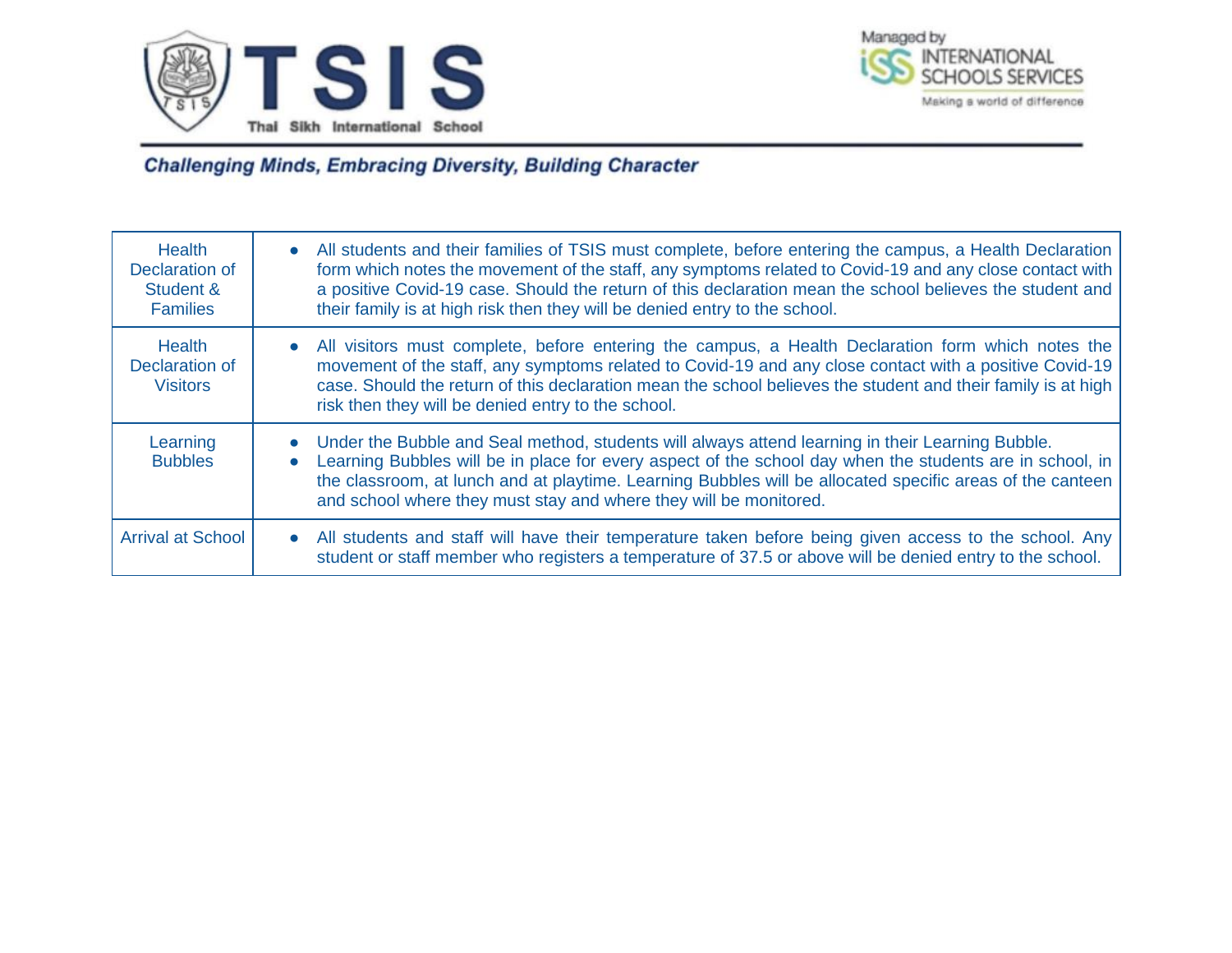



|                  | <b>Staggered - In School Approach</b>                                                                                                                                                                 |
|------------------|-------------------------------------------------------------------------------------------------------------------------------------------------------------------------------------------------------|
| <b>Staggered</b> | The school returned to in-school learning on January 17th for all students. Lunchtimes, Breaktimes, Arrival and<br>Departure continue to be staggered as deemed necessary by the Risk Assessment Team |

|                             | <b>Staggered - In School Approach</b>                                                                                                                                                                                                                                                                                                                                                                                                                                                                                                                                                                                                                                                            |
|-----------------------------|--------------------------------------------------------------------------------------------------------------------------------------------------------------------------------------------------------------------------------------------------------------------------------------------------------------------------------------------------------------------------------------------------------------------------------------------------------------------------------------------------------------------------------------------------------------------------------------------------------------------------------------------------------------------------------------------------|
| <b>Classroom Set-</b><br>Up | Students will be allocated a seat/place in each classroom and this will be noted within the teacher's file in<br>the Senior School.<br>Students will not be grouped together where possible and group activities will not be encouraged.<br>$\bullet$<br>Students and staff will wear a mask at all times when face to face contact is possible.<br>$\bullet$<br>There will be limited sharing of resources. Staff will allocate resources to each student. Resources that are<br>$\bullet$<br>used multiple times throughout the week, such as science equipment and sports equipment will be cleaned<br>after use.<br>Classrooms will have access to hand sanitisation facilities<br>$\bullet$ |

|                                | <b>Staggered - In School Approach</b>                                                                                                                                                                                                                                                                                                                                                                                                                                                                                  |
|--------------------------------|------------------------------------------------------------------------------------------------------------------------------------------------------------------------------------------------------------------------------------------------------------------------------------------------------------------------------------------------------------------------------------------------------------------------------------------------------------------------------------------------------------------------|
| Lunch<br><b>Time/Play Time</b> | Year Groups will have allocated sitting and eating areas, which provide suitable safe space.<br>There will be a staggered Lunch and Play break to limit the number of students eating and playing together<br>and to retain the integrity of the 'learning bubbles' of each Year group.<br>The canteen will provide a 'hands-free' service with no sharing of plates/utensils.<br>$\bullet$<br>• Food servers staff will be wearing a face mask and protective gloves at all times while in the kitchen or<br>canteen. |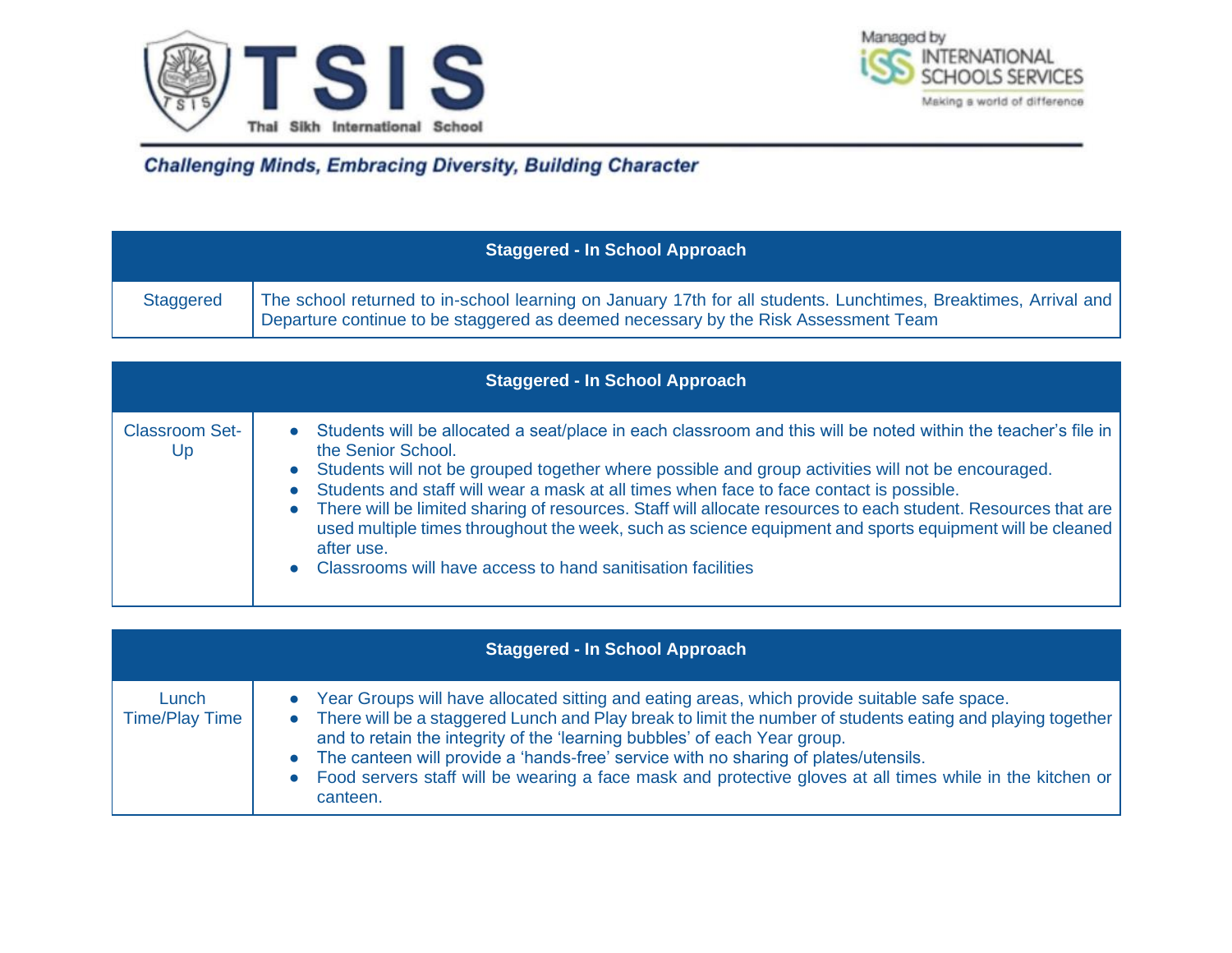



|                                                   | <b>Controlled - Keeping The School Community Safe</b>                                                                                                                                                                                                                                                                                                                                                                                                                                                                                                         |
|---------------------------------------------------|---------------------------------------------------------------------------------------------------------------------------------------------------------------------------------------------------------------------------------------------------------------------------------------------------------------------------------------------------------------------------------------------------------------------------------------------------------------------------------------------------------------------------------------------------------------|
| <b>Testing of Staff</b><br>and Students           | Home Antigen testing regime as set out in the SAFE protocols will be a continuous process throughout the<br>$\bullet$<br>school year.                                                                                                                                                                                                                                                                                                                                                                                                                         |
| Symptoms of<br>Covid-19                           | Should a student, member of staff or visitor display any known symptom of Covid-19 while on the school<br>$\bullet$<br>campus the Emergency Response Process, below, will be enacted straightaway.                                                                                                                                                                                                                                                                                                                                                            |
| <b>Finances/Fees</b>                              | As the school is now open and operating under the MOE guidelines for schools, should a closure of a<br>$\bullet$<br>learning bubble occur, in accordance with MOPH advice, then we refer parents and families to our 'Refund<br>Policy' on our website - https://www.tsi.ac.th/fees                                                                                                                                                                                                                                                                           |
| PE, Sports &<br>Swimming                          | Students will wear their PE uniform on the day they have PE, so there is no changing in the school changing<br>rooms.<br>The activities offered will not involve physical contact.<br>$\bullet$<br>Any equipment used will be washed before being used again.<br>$\bullet$<br>There will be no swimming until further notice.<br>$\bullet$                                                                                                                                                                                                                    |
| Classroom<br><b>Ventilation &amp;</b><br>Cleaning | All classrooms will be ventilated, by turning off the air conditioning and opening doors and windows on a<br>$\bullet$<br>2-hour cycle. Classroom doors are open and windows slightly ajar at all times<br>Students will move from their air-conditioned space to fresh air on a 40-45 minute cycle.<br>All classrooms and activity areas that have been used during the school day are fully cleaned at the end<br>$\bullet$<br>of their usage and prepared for the next time they are used.<br>Hand sanitisation gel levels are checked daily.<br>$\bullet$ |